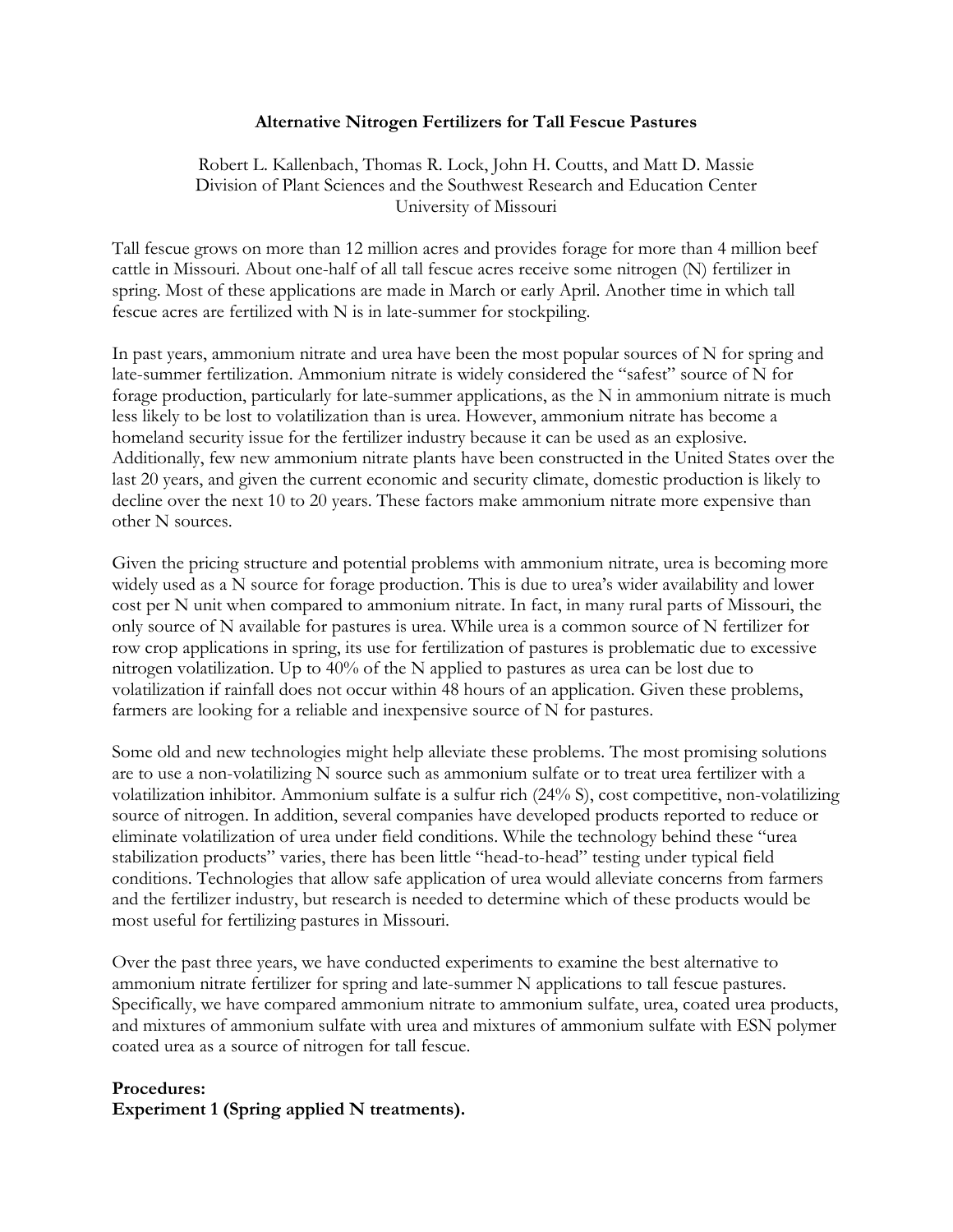*Treatments*: Established tall fescue was fertilized with 75 lb/acre N in mid-March at the Southwest Research and Education Center near Mount Vernon, MO and at the Bradford Research and Extension Center near Columbia, MO. Products were tested in 2005, 2006, and 2007 at Mt. Vernon and in 2006 and 2007 at Columbia. The sources of N are listed in Table 1 and include several urea based products already on the market, mixtures of some of these products, as well as untreated urea, ammonium sulfate, and ammonium nitrate as checks. The 75 lb/acre N rate was selected because it is a common fertilization rate for producers. Soil P and K levels were maintained at levels recommended by the University of Missouri Soil Testing Laboratory.

## **Experiment 2 (Late-summer applied N treatments).**

*Treatments*: Established tall fescue was fertilized with 75 lb/acre N in mid-August at the same locations (but different plot areas) as described above for Experiment 1. The same sources of N were used as in Experiment 1. Our focus for this experiment was on autumn growth for stockpiling or deferred grazing regimes.

*Design*: Each treatment in both experiments is replicated five times in a randomized complete block design. Individual plots are 10 ft. x 35 ft.

*Measurements*. For the spring N application (Experiment 1) forage yield was measured in late May, late July and early October in 2005, 2006, and 2007. For the late-summer application (Experiment 2) yield was measured in late November or early December. Forage yield was determined by clipping a 4-ft. x 25-ft. strip in each plot using a Hege sickle-bar harvester.

At each date, sub-samples of forage harvested from each plot were retained for forage quality analyses {crude protein and *in vitro* true digestibility (IVTD)}. Samples were dried at 122° F in a forced-air oven before being ground to pass a 1-mm screen. Crude protein and IVTD were measured using near infrared reflectance spectroscopy.

### **Results:**

### **Experiment 1**

Forage Yield. Our data show that only the initial harvest responded to N applied in March. Between 60 and 80% of the annual dry matter was harvested at the initial sampling date in May and few treatment differences were measured in the two subsequent harvests; thus yields are only shown for the initial harvest each year (Table 2). We hypothesized that the "coated urea" products might have yielded greater than uncoated urea products in the summer or autumn after application because of their slow N release activity. But typically, this was not the case.

Ammonium sulfate ranked in the top producing group at nearly all harvests and locations, but only produced more forage than ammonium nitrate in 2007 at Mt. Vernon. Tall fescue fertilized with ammonium sulfate produced over 1000 lb/acre more forage than that fertilized with urea in the spring of 2005 and 2007 at Mt. Vernon. Urea and ammonium nitrate produced equal amounts of forage in every case except that yields from plots fertilized with urea produced about 500 lb/acre less than ammonium nitrate in 2007. In each case precipitation was not recorded for 3 to 6 days after fertilizers were applied in mid-March. Thus, some volatilization of N as ammonia from the urea probably occurred.

Treating urea with Agrotain or using a coated urea product like Nurea or ESN would have theoretically prevented or slowed urea volitization. These different products however, were not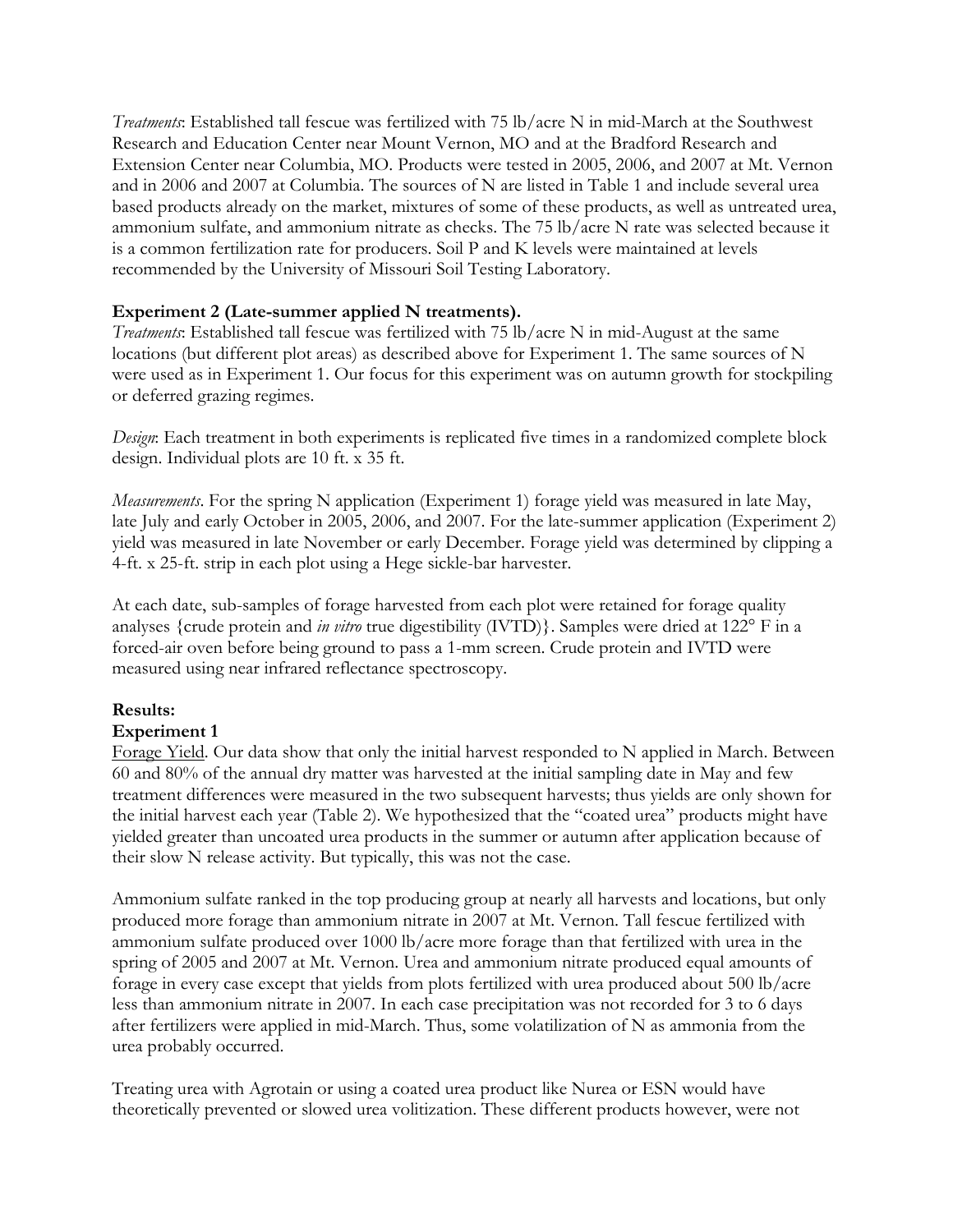equal. Adding Agrotain to the urea, likely prevented volitization and thus provided greater yields in the spring of 2007 at Mt. Vernon. However, yields from tall fescue fertilized with untreated urea and those fertilized with Agrotain treated urea were equal at all other times. Forage yields from tall fescue fertilized with Nurea were never different from those fertilized with untreated urea. Fertilizing with ESN polymer coated urea nearly always lead to poorer spring yields than just using untreated urea.

We should note that in Columbia ample precipitation was recorded each year within 5 days of the fertilizer application to get urea into the soil solution. An extended dry period after application may have resulted in more volatilization of urea and thus a comparative advantage for the "coated urea" products.

Thus far, our data show that a spring application of 75 lb/acre N increased yields by an average of 2354 lb/acre over the unfertilized control or about 31 lb of additional forage for each lb of N fertilizer applied. Ground moisture affected this relationship drastically as the range was 1800 to over 3500 lb/acre or 23 to 46 lb of additional forage for each lb of N fertilizer applied.

Forage Quality. Only samples collected in Mt. Vernon from 2005 have been analyzed for nutrient content. Averaged over the three harvests, *in vitro* true digestibility of tall fescue was equal for nearly all treatments and averaged 69.8%. For crude protein, plots fertilized with ESN, ammonium sulfate, and mixtures of ESN and ammonium sulfate had about 1.0 percentage unit more crude protein at the first harvest (data not shown) than plots fertilized with other N sources. Averaged over the three harvests and all treatments, crude protein was 9.5%.

 $\frac{\text{Soil } pH_{(s)}}{\text{H}}$ . It is well documented that using ammonium sulfate decreases soil pH more rapidly than most other sources of N. Thus we were interested in measuring the change in soil pH as successive applications of these different N sources were applied to the same plots. The final soil pH for each location is shown in Table 3. Only at Mt. Vernon did soil pH respond to the fertilizer treatments where plots fertilized with ammonium sulfate had lower pH than most of the other N sources. However, the magnitude of the response shows that soil pH did not change markedly. For instance, the amount of lime needed to bring the plots fertilized with ammonium sulfate to be equal with the untreated control would be about 50 ENM units which have a value of approximately \$2.00/acre. Soil pH in plots fertilized with urea treated with Agrotain was greater than almost every other treatment. Perhaps the slow release technology of Agrotain provides a microenvironment with a continuous amount of highly alkaline ammonia in the soil solution.

#### **Experiment 2**

Forage Yield. For N applied in late-summer, many of the products yielded similarly and in most cases 10 or more of the products or product combinations showed equal yields (Table 4). Urea, ammonium nitrate, and ammonium sulfate had comparable yields in two of four site-years. Tall fescue fertilized with urea yielded 35 and 22% less than that fertilized with ammonium nitrate during the autumn of 2005 at Mt. Vernon and the autumn of 2007 at Columbia, respectively. In both of these years, no rain fell with 5 to 7 days of fertilizer application and only a small amount of rain (less than 0.51 inch) fell within 12 days of fertilizer application. Additionally, temperatures were typically in the upper 80's or low 90's for the two weeks following application. This is a classic example of the risk associated with using urea as the N source for late-summer applications to pasture. Treating urea with Agrotain or using Nurea provided enough protection from volatization that forage yields were equal to ammonium nitrate in all cases. However, polymer coated urea (ESN) yielded less than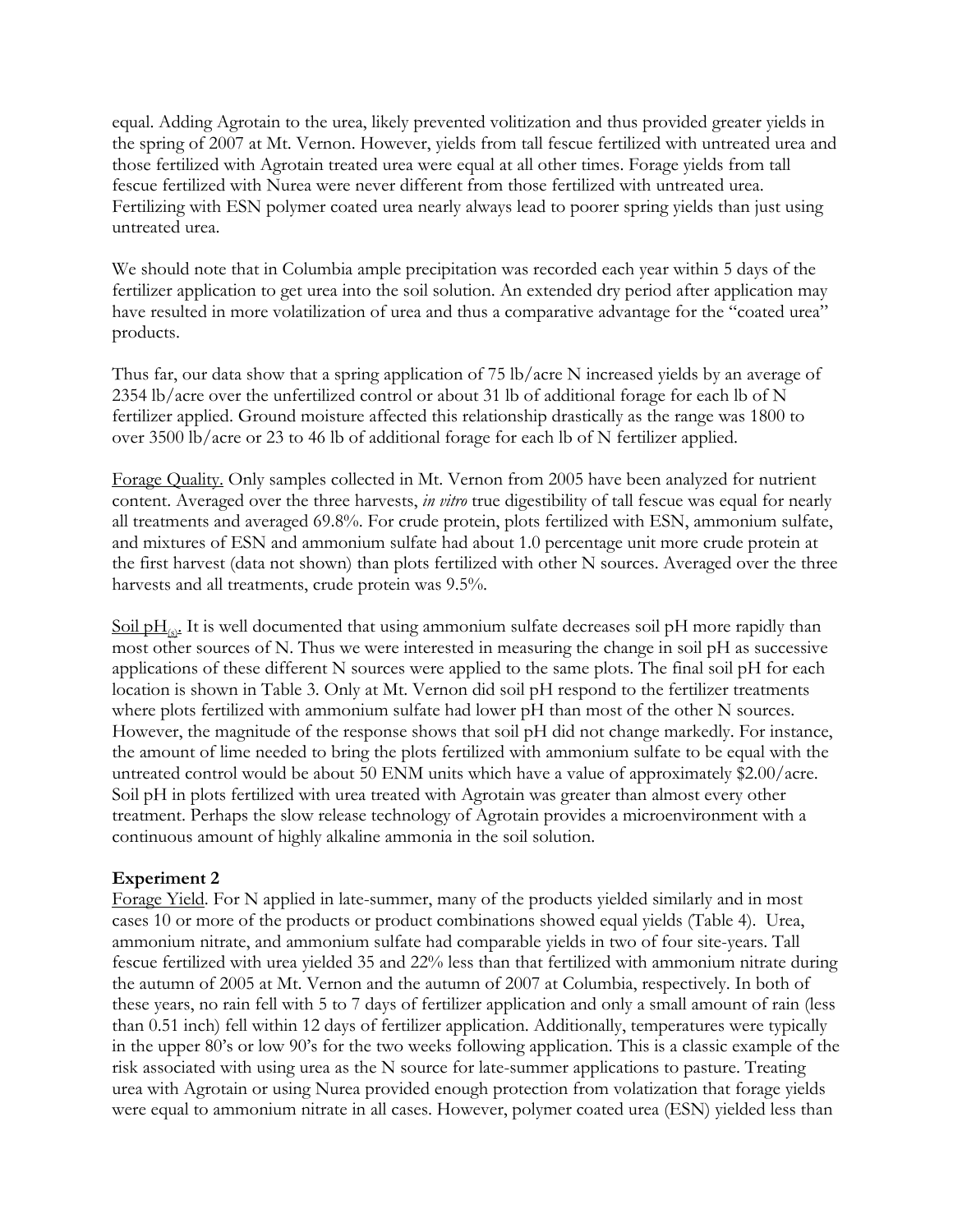most other treatments. The ESN polymer coated urea has not shown much promise as a substitute for urea or ammonium nitrate for spring or late-summer N applications. We have yet to analyze the forage quality or soil fertility of samples collected in the autumn.

# **Conclusions:**

- 1. Using untreated urea is risky. Fertilizing tall fescue with untreated urea worked as well as ammonium nitrate in 4 of 5 site-years in spring. However, for late-summer applications, untreated urea yielded less than ammonium nitrate about half the time.
- 2. Urea treated with Agrotain provided growth responses equal to ammonium nitrate.
- 3. Applying ESN or mixtures of ESN with urea or ESN mixed with ammonium sulfate often lagged behind other products.
- 4. Ammonium sulfate was a consistently good product, with yields equal to or in a few cases, better than those from urea or ammonium nitrate.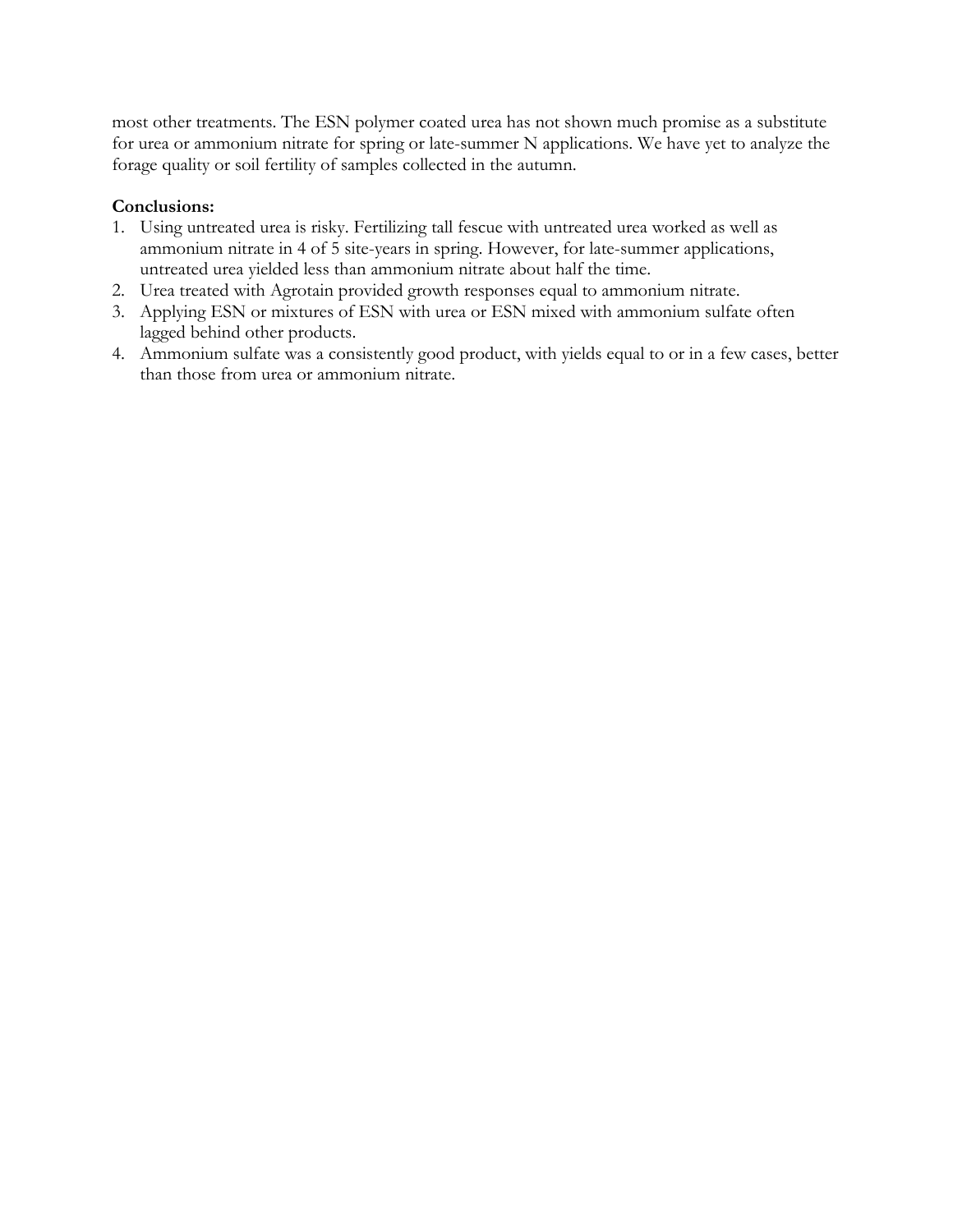Table 1. Nitrogen fertilization treatments tested at the Southwest Research and Education Center near Mount Vernon, MO and the Bradford Research and Extension Center near Columbia, MO. Each source is applied to deliver 75 lb/acre N. In addition, rate mixtures of ammonium sulfate/ESN, ammonium sulfate/urea and urea/ammonium sulfate/ESN are included.

| Fertilizer Source                           | For mixture treatments              |                 |
|---------------------------------------------|-------------------------------------|-----------------|
|                                             | $\%$ N derived from<br>Rate applied |                 |
|                                             | (lb/acre S)                         | ESN and/or Urea |
| Ammonium nitrate                            |                                     |                 |
| Urea                                        |                                     |                 |
| Ammonium sulfate                            |                                     |                 |
| Urea treated with Agrotain                  |                                     |                 |
| ESN polymer coated urea                     |                                     |                 |
| Nurea                                       |                                     |                 |
| Nurea with $10\%$ polymer N                 |                                     |                 |
| Ammonium sulfate (10S)/urea                 | 10                                  | 88              |
| Ammonium sulfate (20S)/urea                 | 20                                  | 75              |
| Ammonium sulfate (40S)/urea                 | 40                                  | 53              |
| Ammonium sulfate (10S)/ESN                  | 10                                  | 88              |
| Ammonium sulfate (20S)/ESN                  | 20                                  | 75              |
| Ammonium sulfate (40S)/ESN                  | 40                                  | 53              |
| Equal N from urea, ammonium sulfate and ESN | 28.6                                | 67              |
| Unfertilized control                        |                                     |                 |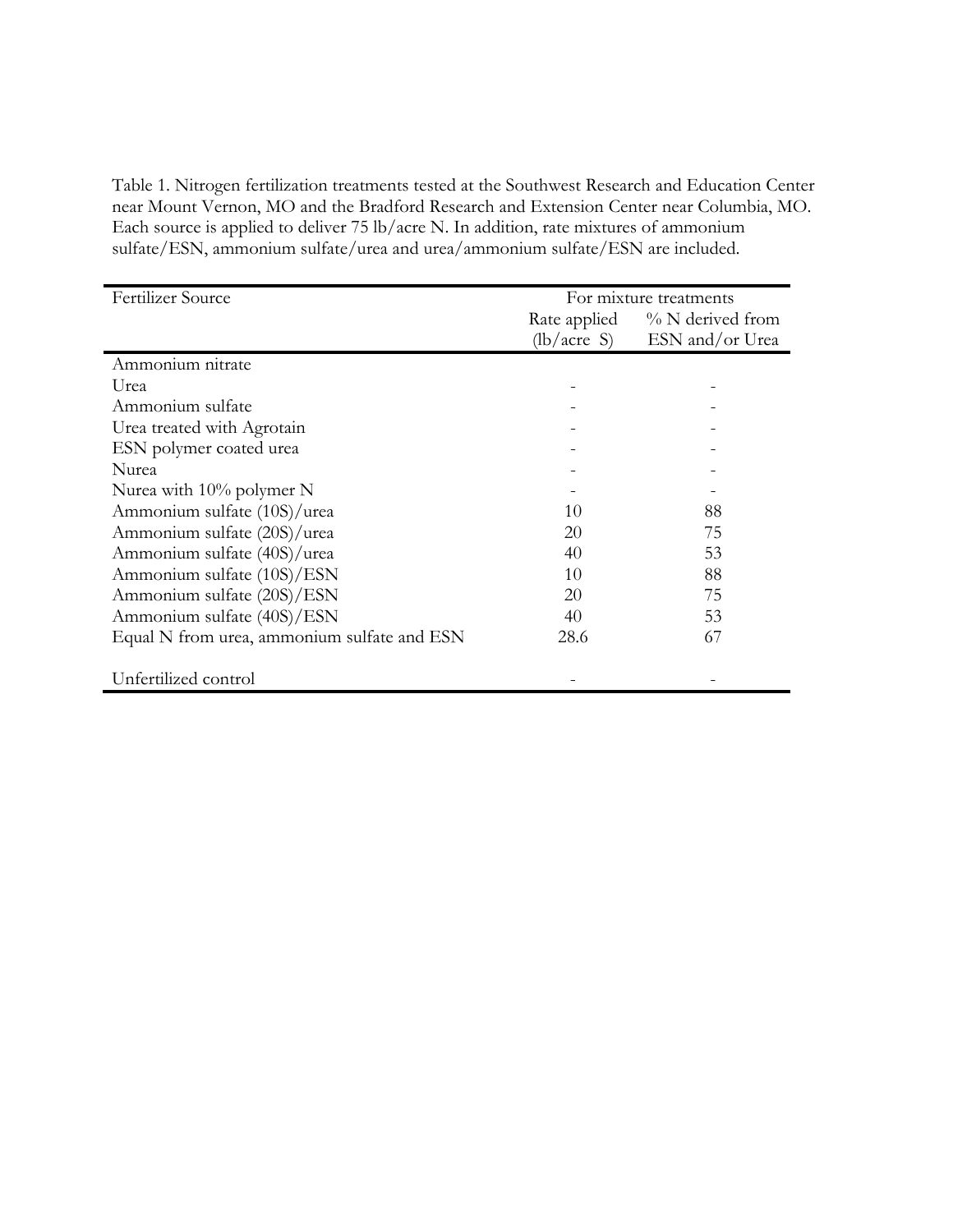Table 2. Forage yield in late May of tall fescue fertilized with different N sources at the Southwest Research and Education Center near Mount Vernon, MO and the Bradford Research and Extension Center near Columbia, MO. Each fertilizer was applied in mid-March to deliver 75 lb/acre of actual N to the same plots each year.

|                                             | -------- Mt. Vernon -------- |         |                                             | --- Columbia --- |         |
|---------------------------------------------|------------------------------|---------|---------------------------------------------|------------------|---------|
| Fertilizer Source                           | 2005                         | 2006    | 2007                                        | 2006             | 2007    |
|                                             |                              |         | ---------------lbs/acre-------------------- |                  |         |
| Ammonium nitrate                            | 8080                         | 3972    | 3647                                        | 4601             | 4826    |
| Urea                                        | 7779                         | 3680    | 3139                                        | 4037             | 4716    |
| Ammonium sulfate                            | 8832                         | 3987    | 4183                                        | 4407             | 4915    |
| Urea treated with Agrotain                  | 8298                         | 3873    | 3787                                        | 4186             | 4686    |
| ESN polymer coated urea                     | 7133                         | 2114    | 3371                                        | 2738             | 3673    |
| Nurea                                       | 8140                         | 3408    | 3400                                        | 4195             | 4564    |
| Nurea with 10% polymer N                    | 7366                         | 3624    | 3401                                        | 3918             | 4308    |
| Ammonium sulfate (10S)/urea                 | 7925                         | 3716    | 3577                                        | 3899             | 4537    |
| Ammonium sulfate (20S)/urea                 | 7572                         | 3920    | 3744                                        | 4303             | 4397    |
| Ammonium sulfate (40S)/urea                 | 7809                         | 3842    | 3490                                        | 3548             | 4646    |
| Ammonium sulfate (10S)/ESN                  | 7042                         | 2285    | 3599                                        | 3375             | 3872    |
| Ammonium sulfate (20S)/ESN                  | 6674                         | 2610    | 3670                                        | 3149             | 4104    |
| Ammonium sulfate (40S)/ESN                  | 7611                         | 3493    | 3765                                        | 3803             | 4702    |
| Equal N from urea, ammonium sulfate and ESN | 7498                         | 3236    | 3829                                        | 3988             | 4831    |
| Unfertilized control                        | 4231                         | 1653    | 1565                                        | 1688             | 2166    |
| LSD(0.05)                                   | 1023                         | 626     | 420                                         | 790              | 553     |
| <b>Orthogonal Contrasts</b>                 |                              |         |                                             |                  |         |
| Urea vs. ammonium nitrate                   | 0.51                         | 0.30    | 0.009                                       | 0.12             | 0.66    |
| Urea vs. ammonium sulfate                   | 0.03                         | 0.23    | < 0.001                                     | 0.30             | 0.42    |
| Ammonium sulfate vs. ammonium nitrate       | 0.11                         | 0.81    | 0.007                                       | 0.58             | 0.72    |
| Urea vs. urea treated with Agrotain         | 0.26                         | 0.49    | 0.001                                       | 0.67             | 0.90    |
| Urea vs. Nurea                              | 0.43                         | 0.33    | 0.17                                        | 0.66             | 0.54    |
| ESN mixtures vs. urea mixtures              | 0.02                         | < 0.001 | 0.50                                        | 0.02             | 0.04    |
| Unfertilized control vs. all others         | < 0.001                      | < 0.001 | < 0.001                                     | < 0.001          | < 0.001 |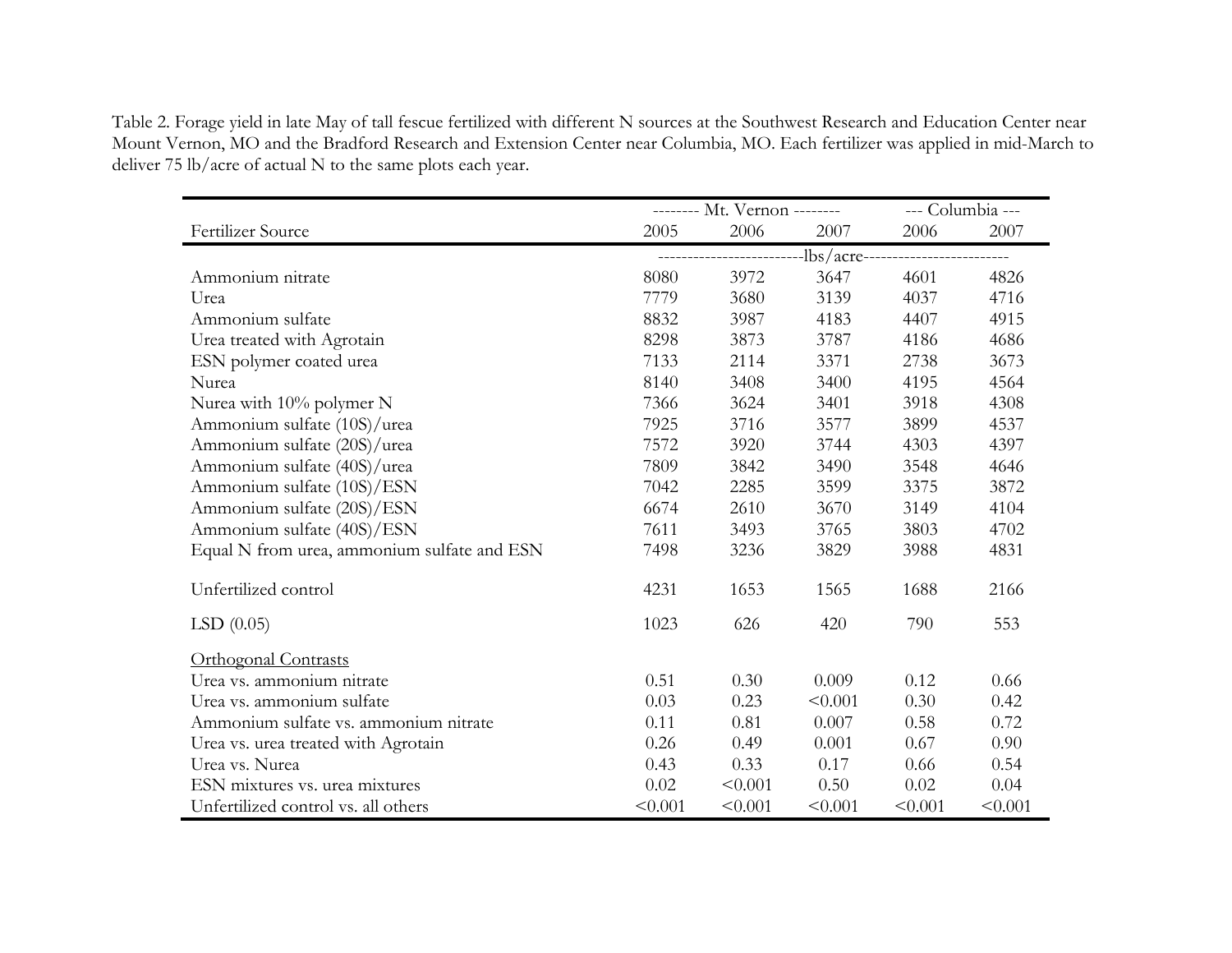| Fertilizer Source                           | Mt. Vernon | Columbia                      |  |
|---------------------------------------------|------------|-------------------------------|--|
|                                             |            | ---------- $pH(s)$ ---------- |  |
| Ammonium nitrate                            | 5.92       | 6.92                          |  |
| Urea                                        | 5.86       | 6.92                          |  |
| Ammonium sulfate                            | 5.62       | 6.76                          |  |
| Urea treated with Agrotain                  | 6.08       | 7.16                          |  |
| ESN polymer coated urea                     | 5.92       | 6.84                          |  |
| Nurea                                       | 5.94       | 6.90                          |  |
| Nurea with 10% polymer N                    | 5.70       | 6.92                          |  |
| Ammonium sulfate (10S)/urea                 | 5.80       | 6.94                          |  |
| Ammonium sulfate (20S)/urea                 | 5.92       | 6.95                          |  |
| Ammonium sulfate (40S)/urea                 | 5.70       | 6.86                          |  |
| Ammonium sulfate (10S)/ESN                  | 6.04       | 7.02                          |  |
| Ammonium sulfate (20S)/ESN                  | 5.88       | 6.92                          |  |
| Ammonium sulfate (40S)/ESN                  | 5.56       | 6.86                          |  |
| Equal N from urea, ammonium sulfate and ESN | 5.38       | 6.86                          |  |
| Unfertilized control                        | 5.84       | 6.96                          |  |
| LSD(0.05)                                   | 0.33       | <b>NS</b>                     |  |
| <b>Orthogonal Contrasts</b>                 |            |                               |  |
| Urea vs. ammonium nitrate                   | 0.69       | 0.99                          |  |
| Urea vs. ammonium sulfate                   | 0.11       | 0.20                          |  |
| Ammonium sulfate vs. ammonium nitrate       | 0.05       | 0.20                          |  |
| Urea vs. urea treated with Agrotain         | 0.59       | 0.87                          |  |
| Urea vs. Nurea                              | 0.14       | 0.06                          |  |
| ESN mixtures vs. urea mixtures              | 0.82       | 0.93                          |  |
| Unfertilized control vs. all others         | 0.77       | 0.65                          |  |

Table 3. Final soil pH of plots treated with different sources of N fertilizer for three (Mt. Vernon) or two (Columbia) successive springs. Each fertilizer source was applied in mid-March to deliver 75 lb/acre of actual N to the same plots each year.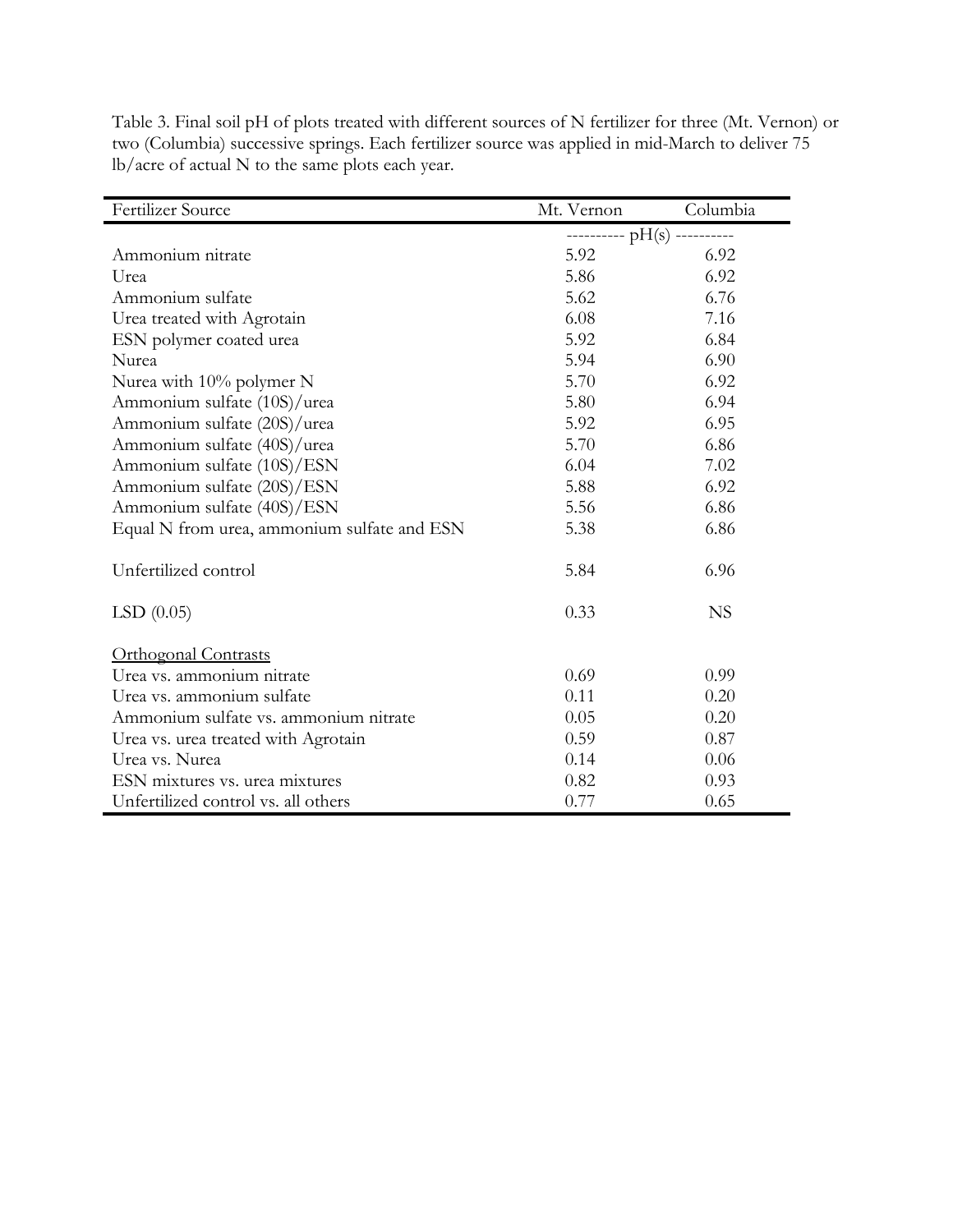|                                             |                                  | --- Mt. Vernon --- |         | Columbia |
|---------------------------------------------|----------------------------------|--------------------|---------|----------|
| Fertilizer Source                           | 2005                             | 2006               | 2006    | 2007     |
|                                             | ---------lb/acre---------------- |                    |         |          |
| Ammonium nitrate                            | 1932                             | 1918               | 2700    | 2483     |
| Urea                                        | 1245                             | 2201               | 2865    | 1935     |
| Ammonium sulfate                            | 1579                             | 2245               | 2787    | 2325     |
| Urea treated with Agrotain                  | 1523                             | 1880               | 2696    | 2287     |
| ESN polymer coated urea                     | 1249                             | 1549               | 2117    | 1826     |
| Nurea                                       | 1437                             | 2188               | 2738    | 2167     |
| Nurea with 10% polymer N                    | 988                              | 2176               | 2725    | 2003     |
| Ammonium sulfate (10S)/urea                 | 1696                             | 2282               | 2539    | 2041     |
| Ammonium sulfate (20S)/urea                 | 1259                             | 2137               | 2877    | 2018     |
| Ammonium sulfate (40S)/urea                 | 1903                             | 2327               | 2763    | 2288     |
| Ammonium sulfate (10S)/ESN                  | 1856                             | 1664               | 2378    | 2110     |
| Ammonium sulfate (20S)/ESN                  | 1741                             | 2079               | 2243    | 2044     |
| Ammonium sulfate (40S)/ESN                  | 1761                             | 1882               | 2547    | 2298     |
| Equal N from urea, ammonium sulfate and ESN | 1822                             | 2312               | 2819    | 2212     |
| Unfertilized control                        | 492                              | 834                | 1721    | 1370     |
| LSD(0.05)                                   | 582                              | 668                | 629     | 430      |
| Orthogonal Contrasts                        |                                  |                    |         |          |
| Urea vs. ammonium nitrate                   | 0.01                             | 0.35               | 0.58    | 0.01     |
| Urea vs. ammonium sulfate                   | 0.21                             | 0.89               | 0.79    | 0.05     |
| Ammonium sulfate vs. ammonium nitrate       | 0.18                             | 0.28               | 0.77    | 0.42     |
| Urea vs. urea treated with Agrotain         | 0.46                             | 0.96               | 0.67    | 0.07     |
| Urea vs. Nurea                              | 0.29                             | 0.29               | 0.57    | 0.23     |
| ESN mixtures vs. urea mixtures              | 0.27                             | 0.04               | 0.05    | 0.75     |
| Unfertilized control vs. all others         | < 0.001                          | < 0.001            | < 0.001 | < 0.001  |

Table 4. Autumn forage yield of tall fescue fertilized with different N sources at the Southwest Research and Education Center near Mount Vernon, MO and the Bradford Research and Extension Center near Columbia, MO. Each fertilizer was applied in mid-August to deliver 75 lb/acre of actual N to the same plots each year.